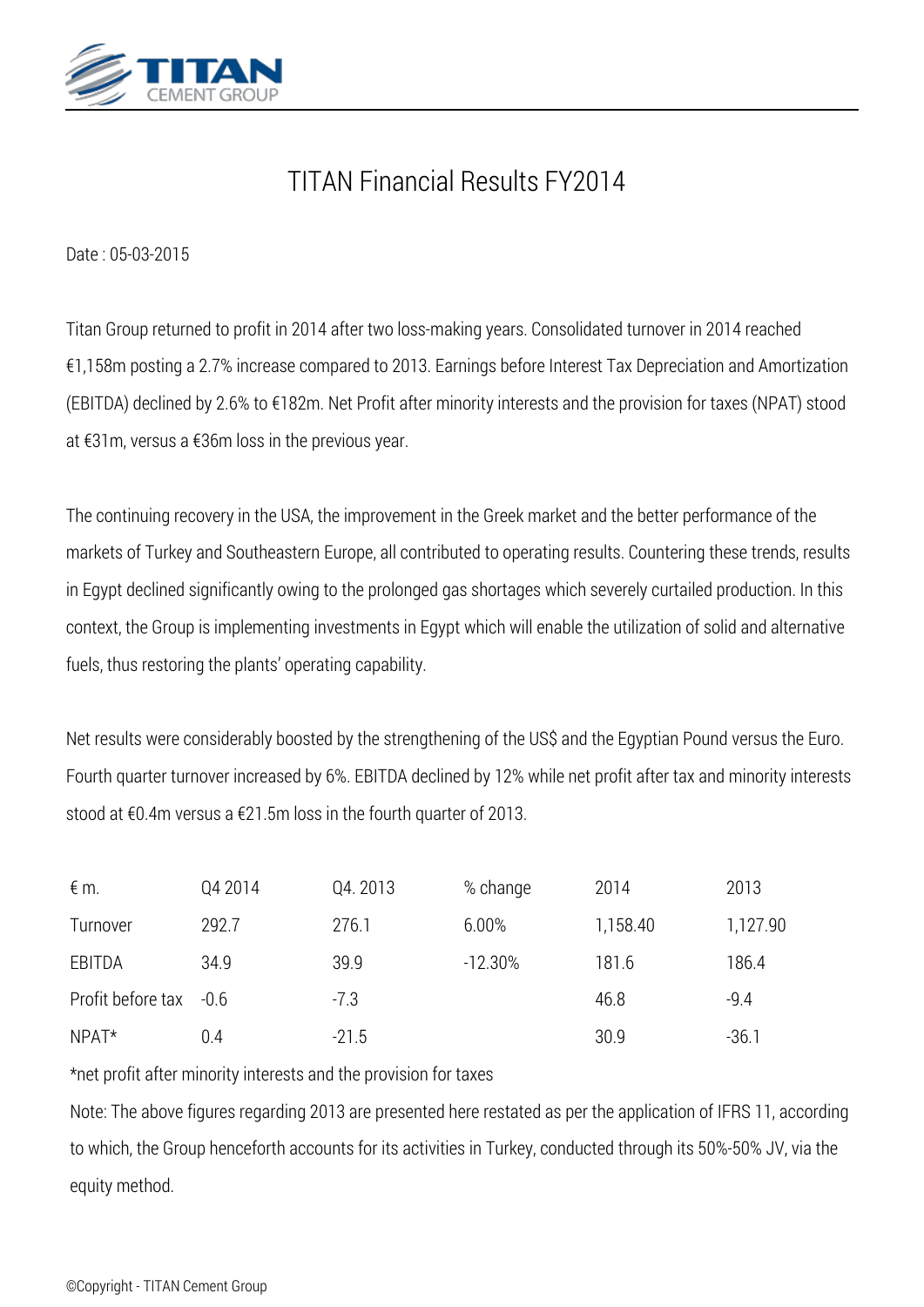

### *REVIEW OF OPERATIONS*

*Demand for building materials in the Greek domestic market grew in 2014, compared to the extremely low levels of 2013, owing primarily to the re-launch of major road works in the country. Residential construction, which traditionally is the motor of demand, remains completely subdued. The general climate of uncertainty, high levels of unemployment, limited disposable income and high tax rates, all effectively hindered any recovery in activity. Moreover, unfavorable demographics coupled with a high stock of unsold homes have brought residential building activity to a standstill.*

*Maintaining satisfactory utilization rates at the plants in Greece continues to depend on export potential, amidst intense international competition, particularly from countries with low energy costs and no constraints on carbon dioxide emissions. Investments to increase the utilization of alternative fuels and reduce energy costs continued, allowing Titan to remain competitive and continue its export activity unabated.*

*Total turnover for Group region Greece and Western Europe in 2014 increased by 14% and stood at €285m. EBITDA more than doubled from €14m in 2013 to €37m in 2014.*

*In the USA, demand for building materials is recovering. Group sales increased across the whole spectrum of building materials it produces, propelled mainly by the high growth rates recorded in Florida where a substantial share of operations is located. According to the Portland Cement Association, cement consumption in Florida, grew by 18% mainly due to new residential construction. Cement consumption across the USA as a whole grew by 9% in 2014.*

*Group subsidiary ST Equipment and Technology LLC (STET), which produces and operates fly-ash processing equipment, continued its focus on growth. Additionally, STET is stepping up investments in R&D so as to expand its applications to the processing of other minerals.*

*The USA currently account for above one-third of Group turnover and an increasing share of EBITDA. Higher sales volumes and improved prices led to the increase in turnover at Titan America, which stood at €469m, posting a 14% increase in 2014. EBITDA reached €46.5m from €32m in 2013.*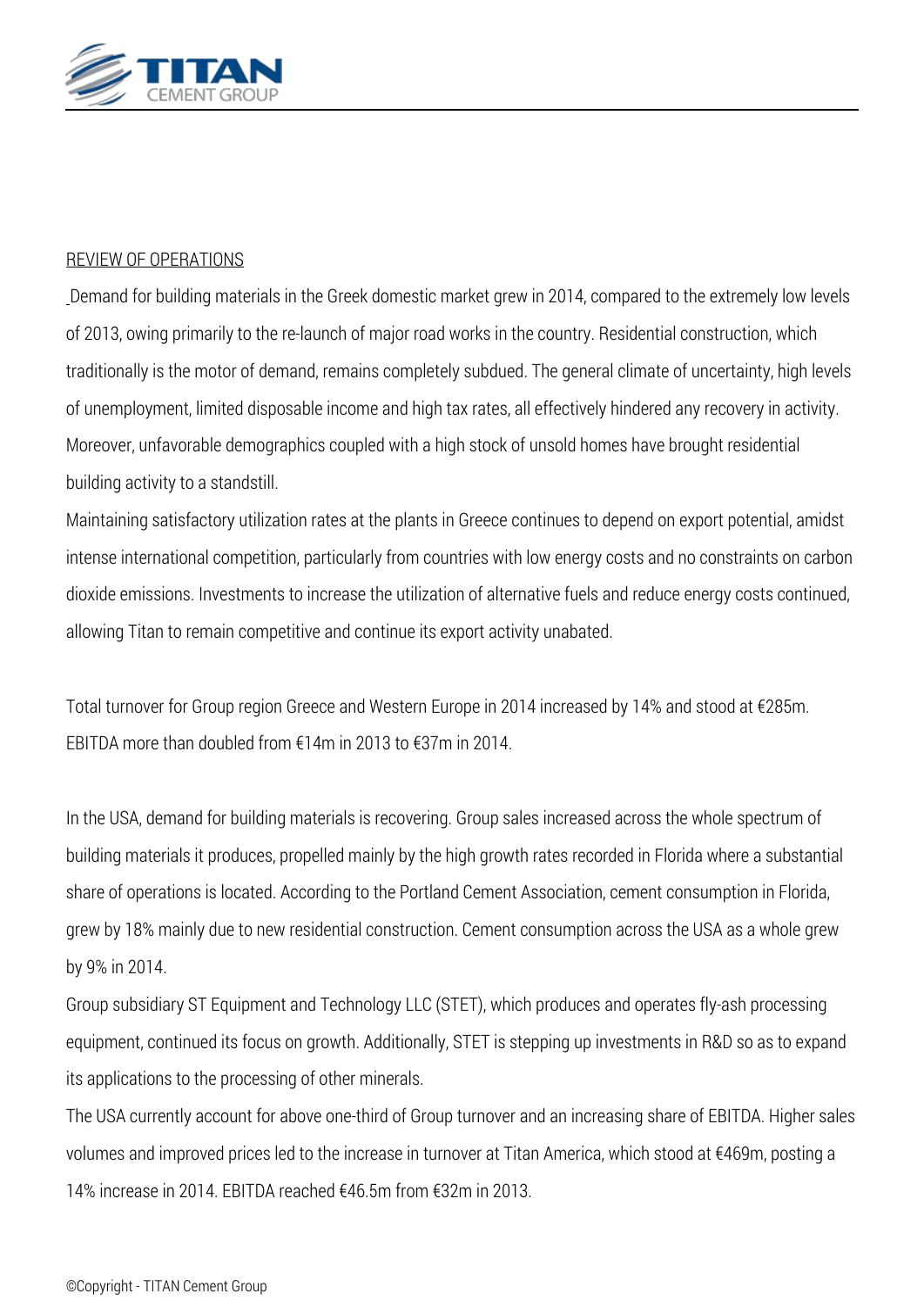

*In Southeastern Europe, construction activity remained subdued due to the anemic economic development of the wider region. The slight improvement in operating results was mostly due to lower energy costs and the increase in the use of alternative fuels at Group plants. Turnover in 2014 in Group region Southeastern Europe, declined by 3.5% to €208m, while EBITDA grew to €67m from €63m in the previous year.*

*In Egypt, the construction sector continued to grow and cement demand was higher by 2.4% compared to 2013. Nevertheless, the repeated interruptions in the state-provided gas supply, coupled with the considerable administrative delays in the issuance of the required permits for the investments necessary to allow for the utilization of solid fuels, lead to a considerable loss of production. Under these conditions, the Group's capacity utilization rates dropped below 50%. Part of the shortfall was made up through imports, which however curtailed profit margins. In 2014, turnover in Egypt declined by 22% to €197m. EBITDA dropped by 60% to €31m.*

*The Group is implementing a comprehensive investment program which will allow for the utilization of solid and alternative fuels, with a view to gradually achieving fuel autonomy. The first solid fuels grinding mill was brought on stream at the Beni Suef cement plant at the end of 2014.*

*Construction activity in Turkey continued to grow. The Group's share in the Turkish operations' net profit, which as of 2014 is consolidated via the equity method, was €4.6m, versus a €0.1m loss in the previous year.*

*In 2014, the Group generated €90m in free cash flow versus €136m in 2013. Net debt at the end of the year stood at €541m versus €509m at the end of 2013, reflecting the step-up in capital expenditure and increased working capital requirements in growing markets. Group net debt is less than half of what it was in the beginning of 2009.*

*Taking advantage of prevailing conditions in financial markets in July 2014, the Group through its subsidiary Titan Global Finance PLC, issued a €300m, five-year bond with an annual coupon of 4.25%. Funds raised were utilized for the repayment of existing debt.*

#### *INVESTMENTS*

*Group capital expenditure in 2014, excluding acquisitions and intangible assets, stood at €80m, considerably higher than the limited amounts recorded in previous years and by €33m greater than in 2013. The increase is*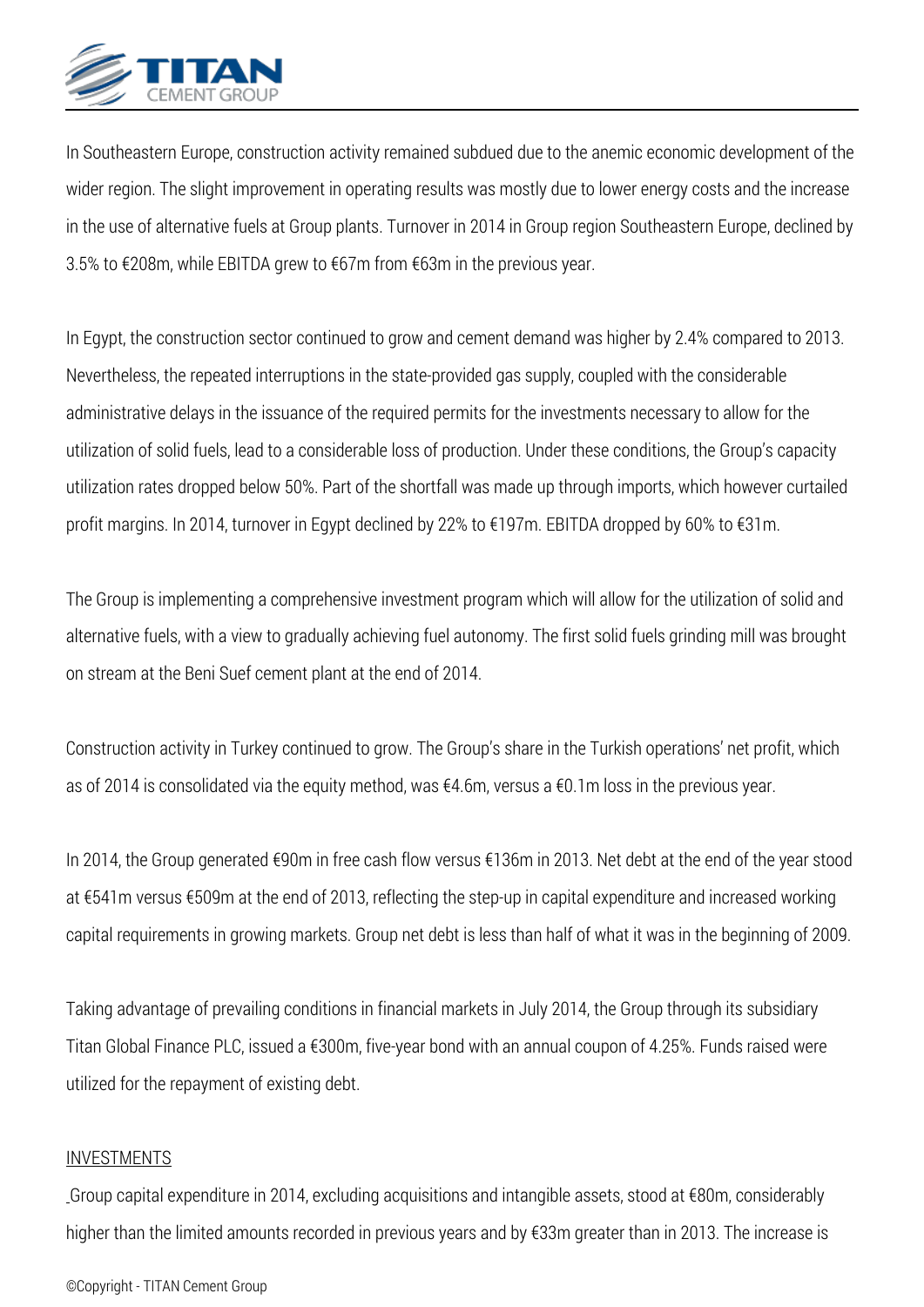

*primarily due to investments in Egypt and the USA.*

### *POST BALANCE SHEET EVENTS*

*In February 2015, Group subsidiary Alvacim Ltd purchased the 20% stake held by the European Bank for Reconstruction and Development (ΕBRD) in ANTEA CEMENT SHA (ΑΝΤΕΑ), a Titan Group subsidiary in Albania. As a result of this purchase, Titan Group holds 80% of ANTEA's share capital, whereas the remaining 20% is held by the International Finance Corporation (IFC).*

#### *OUTLOOK FOR 2015*

*The outlook for the Group in 2015 is positive, despite significant uncertainties and challenges. This reserved optimism can be attributed to the expectation of improved operating results from the Group's two most important markets: the USA and Egypt.*

*Despite the protracted period of bad weather since the beginning of the year, the recovery of the US market continues unabated within the context of a broader US economic recovery. According to the forecasts of the Portland Cement Association (PCA), cement consumption in the USA is expected to grow by about 8% annually between 2015 and 2017, aided by increased demand in the residential segment and the positive trends underway in the commercial sector. The PCA estimates that growth rates will be even higher, than the aforementioned national average, in the Southern states, where the largest share of Titan operations is located. In order to meet higher demand and improve competitiveness, the Group is increasing capital spending.*

*In Egypt, demand for building materials is expected to remain at high levels, supported by both private and public construction. The Group expects to recover production and sales volumes in 2015, following the investments undertaken in order to ensure the gradual self-sufficiency of the plants, in terms of their fuel needs.*

*In Greece, private construction continues to decline despite the already extremely low levels of activity reached. According to the data of the Hellenic Statistical Authority, the total volume of building permits for the first eleven months of 2014, declined by 14.5% versus 2013 and - after 9 consecutive years of decline – stands at c. 14% of 2005 levels. Cement consumption in 2015 is expected to remain at broadly the same levels as in 2014 supported by road work activity, to the extent that this continues uninterrupted.*